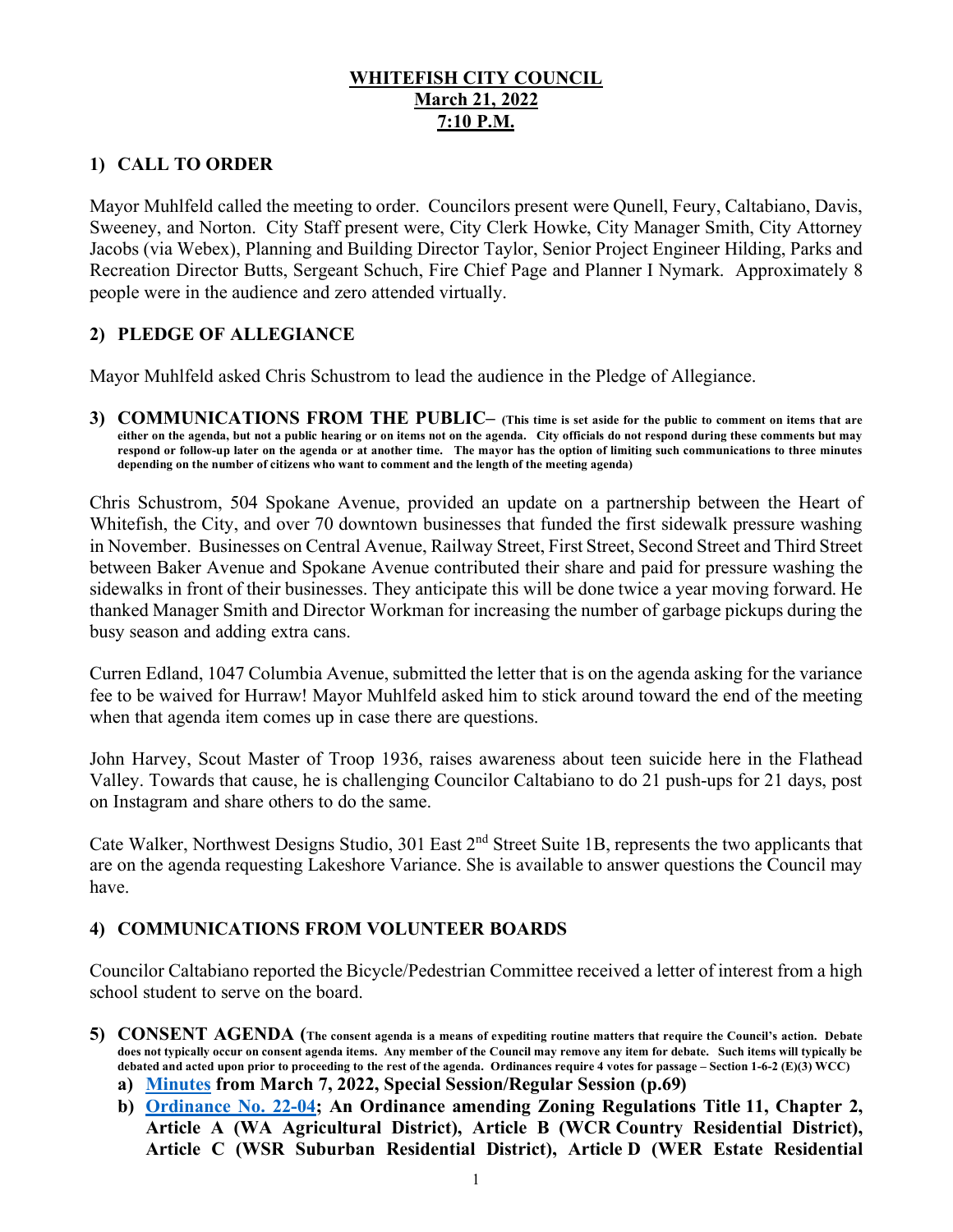**District), Article E (WLR One-Family Limited Residential District), Article F (WR-1 One-Family Residential District), Article G (WR-2 Two-Family Residential District), Article H (WR-3 Low-Density Multi-Family Residential District), Article I (WR-4 High-Density Multi-Family Residential District), Article J (WB-1 Limited Business District), Article K (WB-2 Secondary Business District), Article L (WB-3 General Business District); Article M (WB-4 Business Park District), Article N (WRR-1 Low Density Resort Residential District), Article O (WRR-2 Medium Density Resort Residential District), Article P (WRB-1 Limited Resort Residential District); Article Q (WRB-2 General Resort Business District), Article V (WBSD Business Service District), and Article W (WT-3 Neighborhood Mixed Use Transitional District); Chapter 3, Section 9 (Daycare Centers); and Chapter 9, Section 2 (Definitions), of the Whitefish City Code (Second Reading) (WZTA 22-03) (p.77)**

**c) [Resolution No. 22-0](https://cityofwhitefishmt.sharepoint.com/:b:/g/documents/EXHWC0LpzR1Aovt2y1th-PUBGzWhh15T0MSXrcxXmVj9NQ?e=2Fwfox)5; A Resolution to extend within the boundaries of the City approximately 7.035 acres of land known as Tract 1 of COS No. 19966 in Section 1, Township 30 North, Range 22 West, in Whitefish, Montana, for which the owners have petitioned for and consented to annexation (p.84)**

#### **RESOLUTION NO. 22-05**

**A Resolution extending the corporate limits of the City of Whitefish, Montana, to annex within the boundaries of the City approximately 7.035 acres of land known as Tract 1 of COS No. 19966 in Section 1, Township 30 North, Range 22 West, in Whitefish, Montana, for which the owners have petitioned for and consented to annexation.**

WHEREAS, Kurt Vickman and Jeff Northrup, as authorized representatives of Pheasant Run, LLC, have filed a Petition for Annexation with the City Clerk requesting annexation and waiving any right of protest to annexation as the sole owner of real property representing 50% or more of the total area to be annexed. Therefore, the City Council will consider this petition for annexation pursuant to the statutory Annexation by Petition method set forth in Title 7, Chapter 2, Part 46, Montana Code Annotated; and

WHEREAS, services to the annexed area will be provided according to the City of Whitefish Extension of Services Plan, amended by the City Council by Resolution No. 18-16 on April 16, 2018, as required by and in conformity with §§ 7-2-4610 and 7-2-4732, MCA, available at the Office of the City Clerk; and

WHEREAS, pursuant to  $\S$  7-2-4211(2), MCA, the City shall include the full width of any public streets or roads, including the rights-of-way, that are adjacent to the property being annexed; and

WHEREAS, it is the considered and reasoned judgment of the City Council of the City of Whitefish that the City is able to provide municipal services to the area proposed for annexation. Further, it is hereby determined by the Whitefish City Council to be in the best interest of the City of Whitefish, and the inhabitants thereof, as well as the current and future inhabitants of the area to be annexed described herein, that the area be annexed into the City of Whitefish and it is hereby declared to be the intent of the City of Whitefish that the corporate boundaries of the City of Whitefish be extended to include the boundaries of the area described in the Petition for Annexation within the limits of the City of Whitefish.

NOW, THEREFORE, BE IT RESOLVED by the City Council of the City of Whitefish, Montana, as follows:

Section 1: The corporate boundaries of the City of Whitefish are hereby extended to annex the boundaries of the area herein described in the Petition for Annexation, according to the map or plat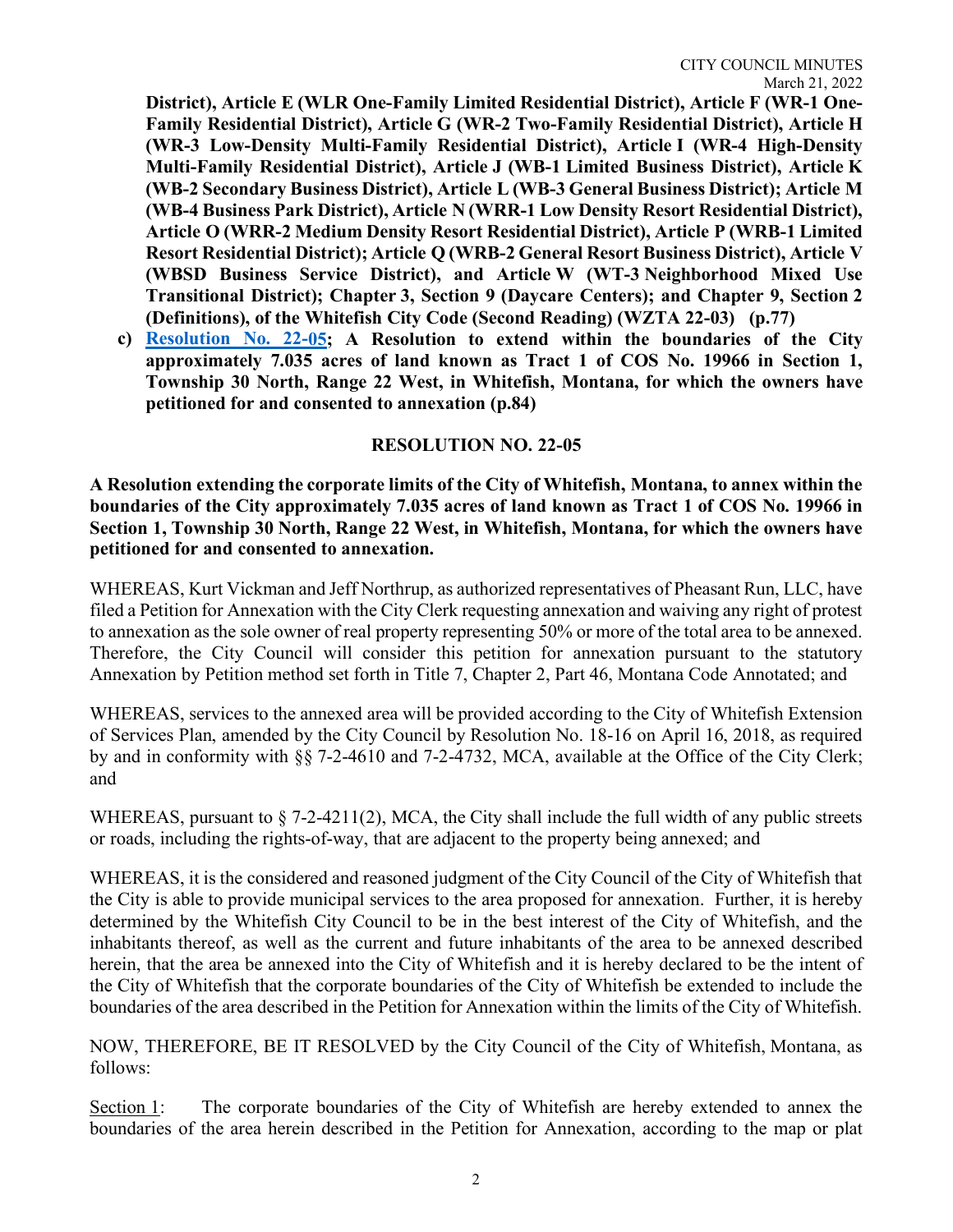TRACT 1 OF CERTIFICATE OF SURVEY NO. 19966, A TRACT OF LAND, SITUATED, LYING AND BEING IN THE NORTHWEST QUARTER OF THE SOUTHEAST QUARTER (NW1/4SE1/4) OF SECTION 1, TOWNSHIP 30 NORTH, RANGE 22 WEST, P.M.,M., FLATHEAD COUNTY, MONTANA.

Including the full width of any public streets or roads, including the rights-of-way, that are adjacent to the said property being annexed.

Section 2: The minutes of the City Council of the City of Whitefish, Montana, incorporate this Resolution.

Section 3: The City Clerk is hereby instructed to certify a copy of this Resolution so entered upon the March 21, 2022 Minutes of the City Council. Further that this document shall be filed with the office of the Clerk and Recorder of Flathead County. Pursuant to § 7-2-4607, MCA, this annexation shall be deemed complete effective from and after the date of the filing of said document with the Flathead County Clerk and Recorder.

PASSED AND ADOPTED BY THE CITY COUNCIL OF THE CITY OF WHITEFISH, MONTANA, ON THIS 21ST DAY OF MARCH 2022.

S/S John M. Muhlfeld, Mayor

ATTEST:

S/S Michelle Howke, City Clerk

**d) [Resolution No. 22-0](https://cityofwhitefishmt.sharepoint.com/:b:/g/documents/EdSXUjQxZRRPiKpfKjGzZwoBR9wi--_77OEZbvaPl8LSqA?e=KcdGaZ)6; A Resolution to extend within the boundaries of the City approximately 13.45 acres of land known as 6335 Hwy 93 South in Section 1, Township 30 North, Range 22 West, in Whitefish, Montana, for which the owners have petitioned for and consented to annexation (p.95)**

### **RESOLUTION NO. 22-06**

**A Resolution extending the corporate limits of the City of Whitefish, Montana, to annex within the boundaries of the City approximately 13.45 acres of land known 6335 Highway 93 South in Section 1, Township 30 North, Range 22 West, in Whitefish, Montana, for which the owners have petitioned for and consented to annexation.**

WHEREAS, Tracy Poole, as authorized representative of True North Partners, LLC, has filed a Petition for Annexation with the City Clerk requesting annexation and waiving any right of protest to annexation as the sole owner of real property representing 50% or more of the total area to be annexed. Therefore, the City Council will consider this petition for annexation pursuant to the statutory Annexation by Petition method set forth in Title 7, Chapter 2, Part 46, Montana Code Annotated; and

WHEREAS, services to the annexed area will be provided according to the City of Whitefish Extension of Services Plan, amended by the City Council by Resolution No. 18-16 on April 16, 2018, as required by and in conformity with §§ 7-2-4610 and 7-2-4732, MCA, available at the Office of the City Clerk; and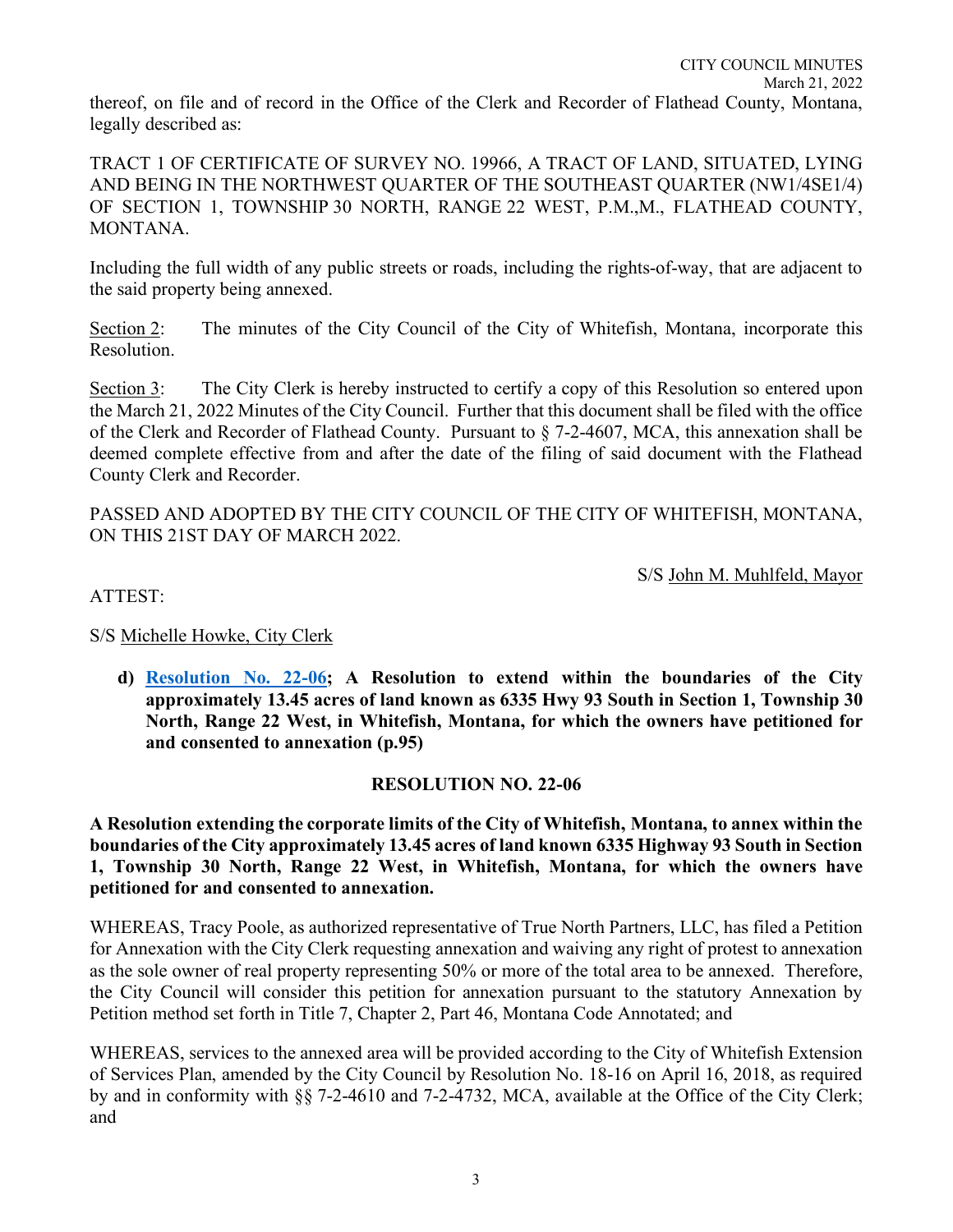WHEREAS, it is the considered and reasoned judgment of the City Council of the City of Whitefish that the City is able to provide municipal services to the area proposed for annexation. Further, it is hereby determined by the Whitefish City Council to be in the best interest of the City of Whitefish, and the inhabitants thereof, as well as the current and future inhabitants of the area to be annexed described herein, that the area be annexed into the City of Whitefish and it is hereby declared to be the intent of the City of Whitefish that the corporate boundaries of the City of Whitefish be extended to include the boundaries of the area described in the Petition for Annexation within the limits of the City of Whitefish.

NOW, THEREFORE, BE IT RESOLVED by the City Council of the City of Whitefish, Montana, as follows:

Section 1: The corporate boundaries of the City of Whitefish are hereby extended to annex the boundaries of the area herein described in the Petition for Annexation, according to the map or plat thereof, on file and of record in the Office of the Clerk and Recorder of Flathead County, Montana, legally described as:

A TRACT OF LAND LOCATED IN THE NORTHEAST QUARTER OF THE SOUTHEAST QUARTER (NE1/4SE1/4) OF SECTION 1, TOWNSHIP 30 NORTH, RANGE 22 WEST, P.M.,M., FLATHEAD COUNTY, MONTANA, AND MORE PARTICULARLY DESCRIBED AS FOLLOWS, TO-WIT:

PARCEL 2 OF CERTIFICATE OF SURVEY NO. 13182.

Including the full width of any public streets or roads, including the rights-of-way, that are adjacent to the said property being annexed.

Section 2: The minutes of the City Council of the City of Whitefish, Montana, incorporate this Resolution.

Section 3: The City Clerk is hereby instructed to certify a copy of this Resolution so entered upon the March 21, 2022 Minutes of the City Council. Further that this document shall be filed with the office of the Clerk and Recorder of Flathead County. Pursuant to § 7-2-4607, MCA, this annexation shall be deemed complete effective from and after the date of the filing of said document with the Flathead County Clerk and Recorder.

PASSED AND ADOPTED BY THE CITY COUNCIL OF THE CITY OF WHITEFISH, MONTANA, ON THIS 21ST DAY OF MARCH 2022.

S/S John M. Muhlfeld, Mayor

### ATTEST:

### S/S Michelle Howke, City Clerk

#### **e) [Resolution No. 22-0](https://cityofwhitefishmt.sharepoint.com/:b:/g/documents/EU_hTzIHabxLoB9LygAqf00B5Fzu6WHQWtOcRNXIFMdLjQ?e=8LrkEz)7; A Resolution declaring certain property to be unneeded and obsolete, and authorizing the disposal of such property (p.106)**

**Councilor Caltabiano made a motion, seconded by Councilor Sweeney to approve the consent agenda.** Councilor Sweeney made a correction to the March 7, 2022, minutes; page 4 under agenda item 7a, Councilor Davis made a motion. **The motion carried.**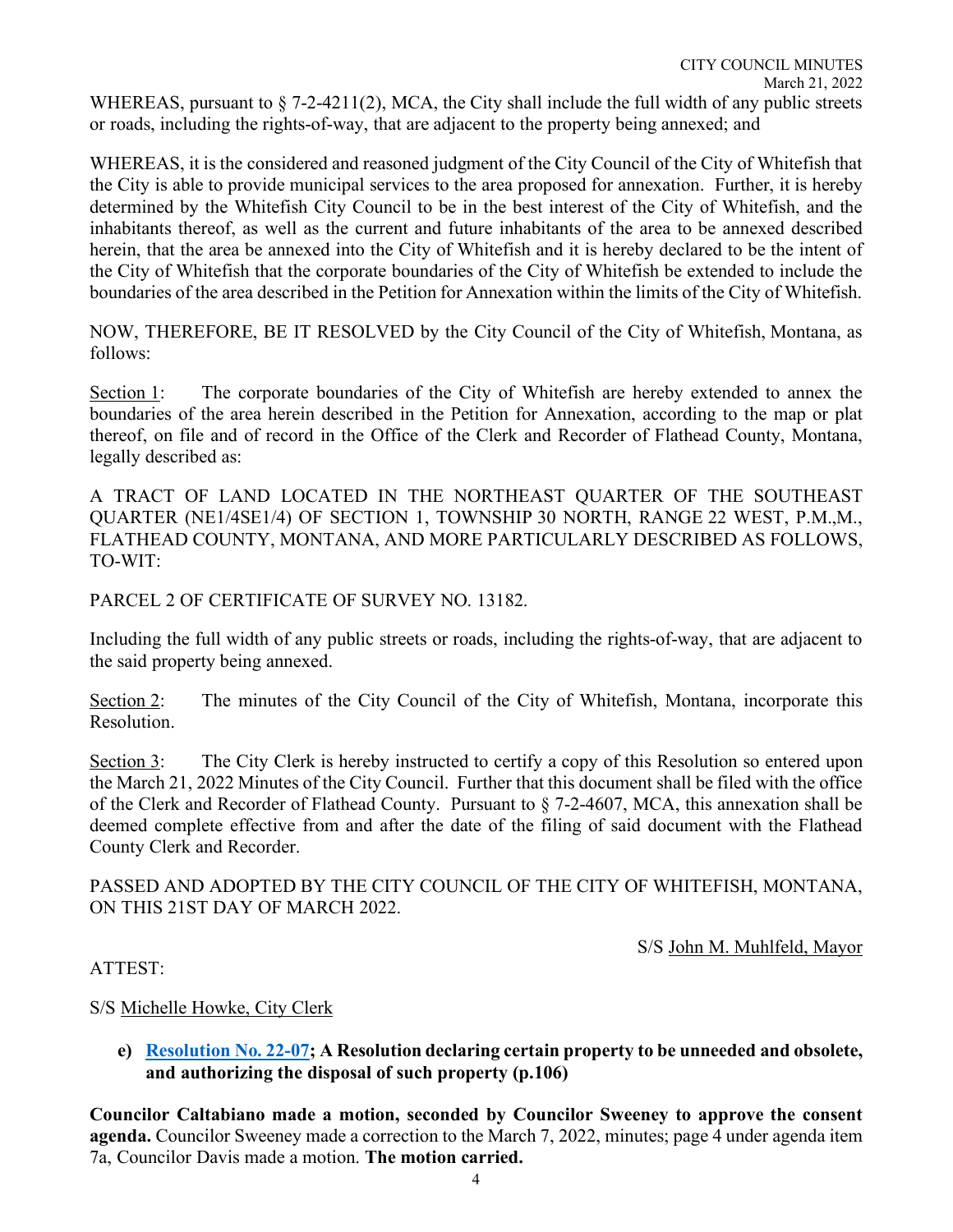- **6) PUBLIC HEARINGS (Items will be considered for action after public hearings) (Resolution No. 07-33 establishes a 30-minute time limit for applicant's land use presentations. Ordinances require 4 votes for passage – Section 1-6-2 (E)(3) WCC))**
	- **a) [Ordinance No. 22-0](https://cityofwhitefishmt.sharepoint.com/:b:/g/documents/EXcXdrBzRvJMhJmtKvWBTqwBFFPTVo-ffh52_tGGpASG2Q?e=Vmk3Gj)5; An Ordinance amending Zoning Regulations Title 11, Chapter 3, Section 35 (Short-Term Rentals): Chapter 9, Section 2 (Definitions); WB-2, WB-3, WRR-1, and WRR-2 Permitted and Conditional Uses; WRB-1, WRB-2, WBMV and WBMRR Permitted Uses, of the Whitefish City Code (First Reading) (p.109)**

City Attorney Angela Jacobs via Webex presented her staff report that is provided in the packet on the website. There were several drafts to the short-term rental standards that included some midterm rental standards that were presented at the December 4<sup>th</sup>, and December 20<sup>th</sup> meeting. The ordinance was pulled off the Consent Agenda on January 3<sup>rd</sup> and was amended to remove all language pertaining to mid-term rental standards. The vote to adopt the ordinance was a 3-2 vote, but the City Code requires the vote of a majority of the members elected.

Mayor Muhlfeld opened the Public Hearing, there being no public comment Mayor Muhlfeld closed the Public Hearing and turned the matters over to the Council for their consideration.

**Councilor Qunell made a motion, seconded by Councilor Sweeney to approve [Ordinance No. 22-](https://cityofwhitefishmt.sharepoint.com/:b:/g/documents/EXcXdrBzRvJMhJmtKvWBTqwBFFPTVo-ffh52_tGGpASG2Q?e=Vmk3Gj) 05; An Ordinance amending Zoning Regulations Title 11, Chapter 3, Section 35. The motion carried.** 

- 7) **COMMUNICATIONS FROM PLANNING AND BUILDING DIRECTOR**
	- **a) [Consideration](https://cityofwhitefishmt.sharepoint.com/:b:/g/documents/EaDdubYiMNNGqPnK5X-BtXAB6iFc-bj8VfE7IKXhUsa3Zw?e=3wR86r) of request from Steve and Stacie Gorder Trust for a Whitefish Lake and Lakeshore permit for a dock under 60 feet and tree removal and a minor variance for gravel placement over vegetation, located at 1608 West Lakeshore Drive (WLV 22-W06) (p.125)**

Planner I Jessica Nymark presented her staff report that is provided in the packet on the website.

Mayor Muhlfeld asked, and Planner Nymark stated the Lakeshore Committee recommended to only add gravel where it is already predominantly gravel, essentially denying the variance. Councilor Qunell asked Planner Nymark stated a lot of applicants work with the center for native plants to come up with a site plan for what kind of seed mixes and grass mixes would work in the lakeshore protection area.

Councilor Norton addressed Cate Walker, applicants representative. This lawn has encroached due to lack of maintenance from the previous owner into lakeward and is now exceeds the average high water by approximately fourteen feet. The owner is trying to recapture some of that. It has encroached so far to the lake there is high ground water in this area. It is so marshy that the owner cannot maintain it.

#### **Councilor Norton made a motion to approve the variance for the gravel placement as presented. The motion fails for a lack of a second.**

**Councilor Sweeney made a motion, seconded by Councilor Feury to approve the recommendations of the Lakeshore Protection Committee denying the variance request.** Councilor Sweeney stated this is a difficult decision. It is very clear as to what the lakeshore regulations will allow. Councilor Feury stated this does not meet all four criteria for a variance. Councilor Norton states it gives the owners a potential for a better use. **The motion carried on a 5-1 vote, Councilor Norton voting in opposition.** 

**b) [Consideration](https://cityofwhitefishmt.sharepoint.com/:b:/g/documents/EX2MbArRiedJq9kspgQZO3wB_qdqspxTgnj0BdVIHWFndg?e=WcLOI5) of a request from Averill Hospitality c/o Michael Freeman for a Whitefish Lake and Lakeshore permit to construct stairs in riprap, beach gravel placement, and dry-**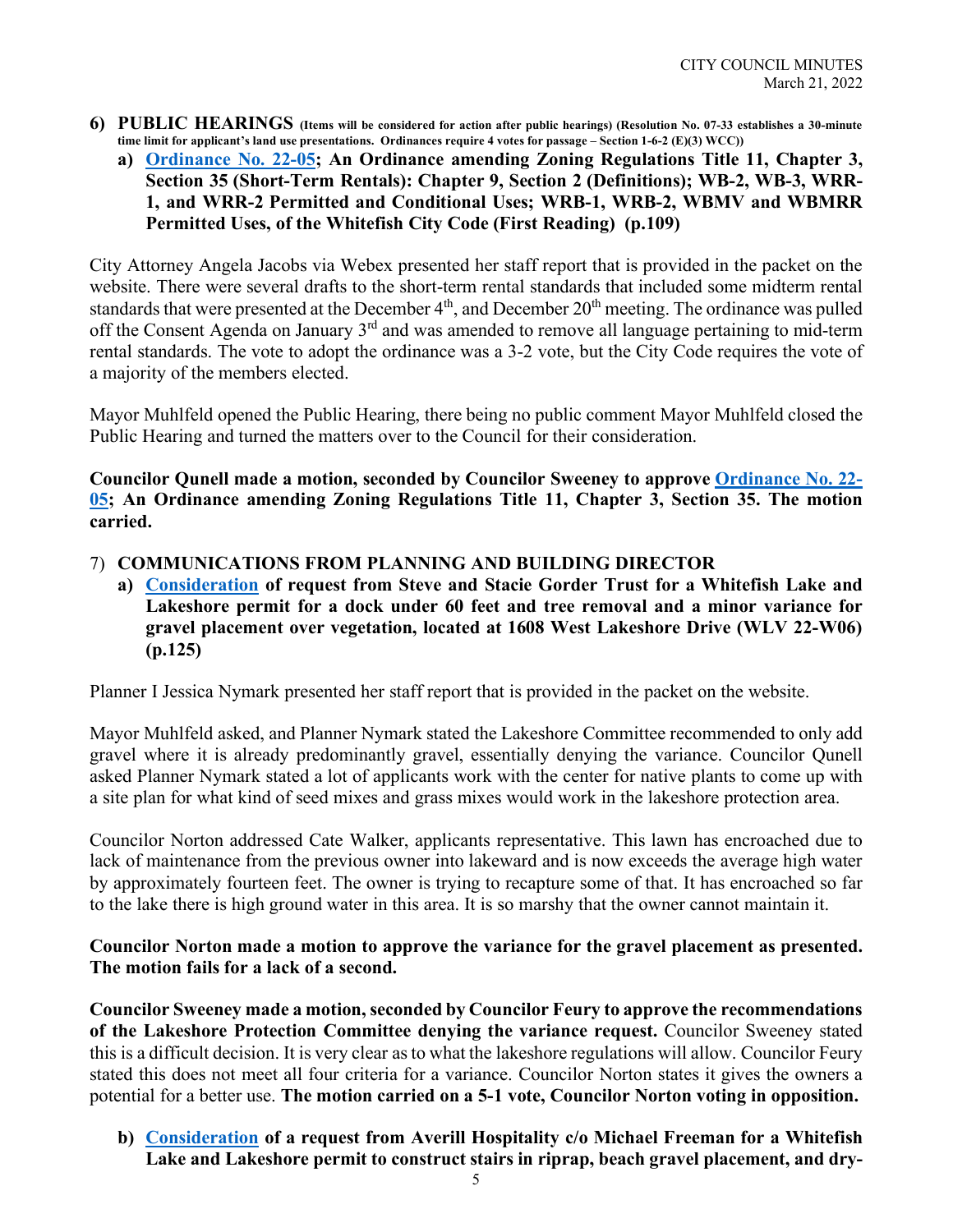Planner I Jessica Nymark present her staff report that is provided in the packet on the website.

Cate Walker, applicants representative stated the golden willow tree is not a native tree. This is a commercial use designation along the lake, therefore certain aesthetic considerations should be considered. The tree is located adjacent to high use pedestrian areas and tend to drop limbs. The current condition of the tree is structurally sound but there are some risks. Ownership would like to replace the willow tree with three aspen trees at its current location. The replacement of the willow provides a more aesthetically pleasing, less obstructive view of the lake which is important to business while providing a native alternative. The replacement of the tree while the remainder of the lakeshore work is completed would result in less disruption to the lake.

**Councilor Caltabiano moved, seconded by Councilor Feury to accept the Findings of Facts and the vote of the lakeshore protection committee and the staff.** Councilor Feury stated granting of a variance criteria are pretty strict. We have seen two applications that indicate we have a problem with our regulations. People are trying to do the right thing by getting rid of the non-native species, and nonconforming lawns and we don't have legal tools to do that. We have rules and regulations we need to follow. We obviously need to take a look at our regulations. It goes to show all the pressure we are under as a city and as a staff. We have a lot of outdated sort of tools that we are trying to do the best we can with, but at the end of the day we still need to apply the rules equally and fairly as we possibly can. **The motion carried.** 

### **8) COMMUNICATIONS FROM CITY MANAGER**

**a) [Written report](https://cityofwhitefishmt.sharepoint.com/:b:/g/documents/EcEUkzoD0_BNtOiP5OUwrykBmdsyzH1h_RnP93S7YGQ1Xg?e=3ntTZX) enclosed with the packet. Questions from Mayor and Council? (p.214)**

None

# **b) Other items arising between March 16th through March 21st**

None

## **9) COMMUNICATIONS FROM MAYOR AND CITY COUNCILORS a) [Letter](https://cityofwhitefishmt.sharepoint.com/:b:/g/documents/ERsxogSHCHZFvH_-wQTOx_MB2MYZIR7c2KsToFLLdpY1jQ?e=vCBNFq) from Hurraw! requesting variance fees to be waived (p.217)**

Curran Edland stated Hurraw! Balm would like to install solar on site to supplement some electricity. The variance fee is \$2,055 which is a significant amount to stack on top of a not so large structure. Mayor Muhlfeld stated this project is well intended and the applicant and business owners are trying to address some of the goals the city set forth for our businesses in terms of climate action and alternative energy development. **Councilor Caltabiano made a motion, seconded by Councilor Qunell to waive the variance fee as requested. The motion carried.** 

# **b) [Letter](https://cityofwhitefishmt.sharepoint.com/:b:/g/documents/ESDM-JAJe8NLi_raGAGuljAB-5mMIr0NV9GGHmDhVaQjWg?e=E1gP6W) from Pattie Johnson regarding the downtown (p.219)**

None

Council Comment